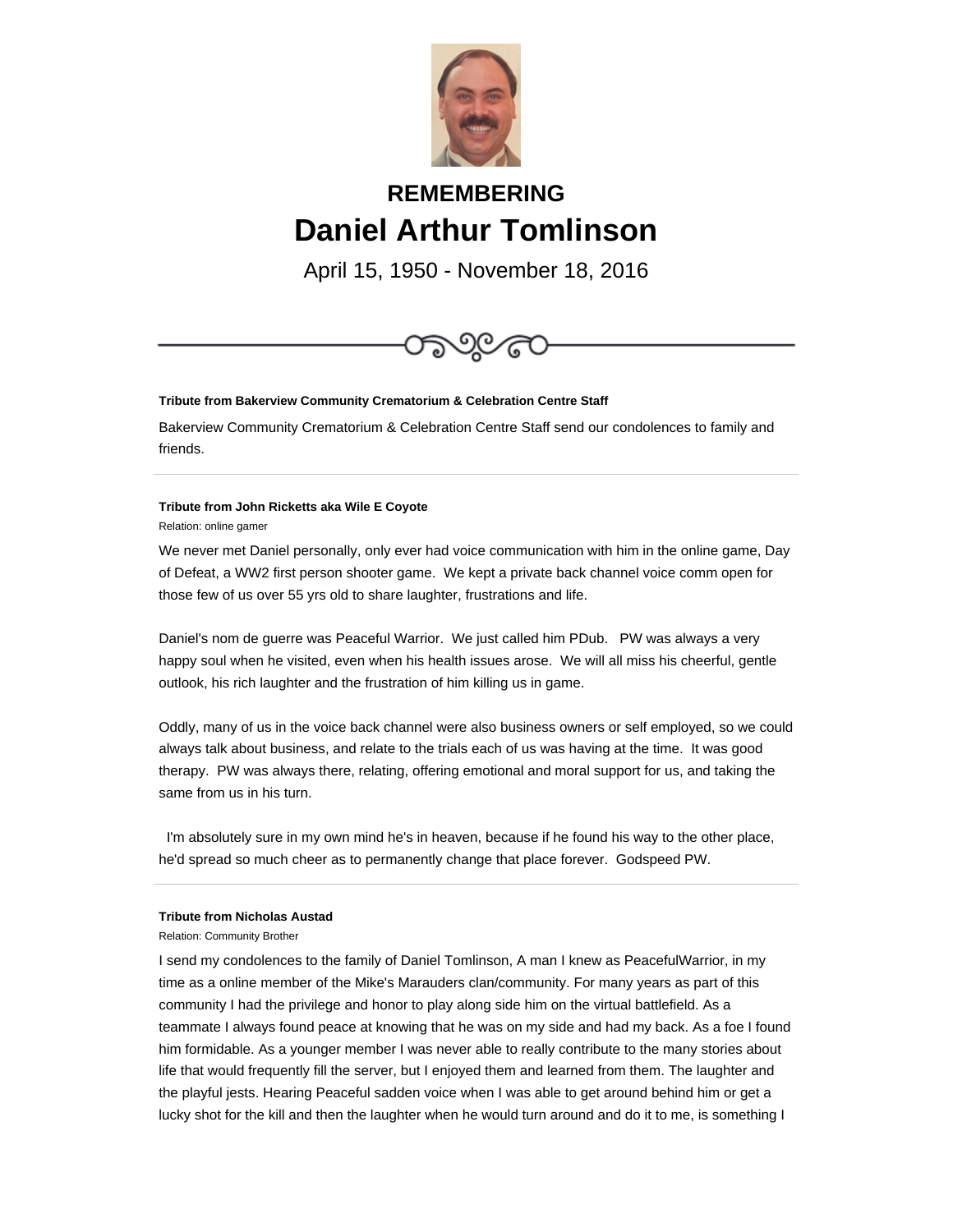cherish, his stories I cherish, his camaraderie I cherish. It was a pleasure to be able to play a video game and share time with a man that in other ways I wouldn't have been able. I will miss him... I will miss my community brother, but I take solace in the fact that he is now with many loved ones up in Heaven with God and I look forward to my day I am able to see him again.

Rest Well Peaceful/Daniel

Love, Nicholas Austad (Kidd-OwP)

## **Tribute from Ed Skerke aka EdDaChed**

Relation: An online gaming buddy

My condolences on such a tremendous loss.I only virtual knew of Daniel as the Peaceful Warrior. I always enjoyed gaming with Peaceful, he always had a level head on his shoulder and was a very caring person and proud parent. I still remember how proud he was of his daughter being involved in the Olympic ceremonies. I was so happy for him and his family. Although I only knew of peaceful through my online interactions , I would consider him a true friend and sorry I never met him in this world. I look forward to connecting with him in the next. He was good online friend, a proud father and I am very sorry for your families loss. He made this world a better place, and is probably starting to make the next realm a better one too. PEACE...

## **Tribute from Joanne Bromley**

Relation: Brother in law - my buddy

Daniel, there is not a day that goes by that I don't think about you a dozen times. I miss you so much. I miss the laughter and the good conversations. There were many fun times and moments to cherish in our hearts.You left us too soon, but i know you were here as long as you could be. You were so strong and brave. I promise to take care of you family, they are doing well. You know how strong they are and that's what you would want them to do . Sending all my love to you in heaven buddy, Until we meet again Love you .Jo

#### **Tribute from Charles Komlo Aka Pvt. Pit**

Relation: Online Gaming brother.

I send my condolences to the family of Daniel Tomlinson, Dan is a good man I knew as PeacefulWarrior, I never knew him Face to face since our distance was great between B.C.. and NYC. I knew him with the blessings of the Internet and our time together as an online member of the ARP [Alternate Retirement Plan]. We shared Laughs and many good times. He will be greatly missed. I will always keep him in my prayers and as a fellow christian I truly believe that he is eternally alive in the love of our savior. Till we meet again Dan in the eternal light of our Lord. Chuck

#### **Tribute from Kent Newton (aka Mr. X)**

Relation: Online gaming companion

Condolences to the Tomlinson family for the loss of Daniel, and congratulations on the comfort they find in their confidence that they shall reunite in the afterlife.

I didn't know Daniel. I knew only PeacefulWarrior, respected member of the Mike's Marauders gaming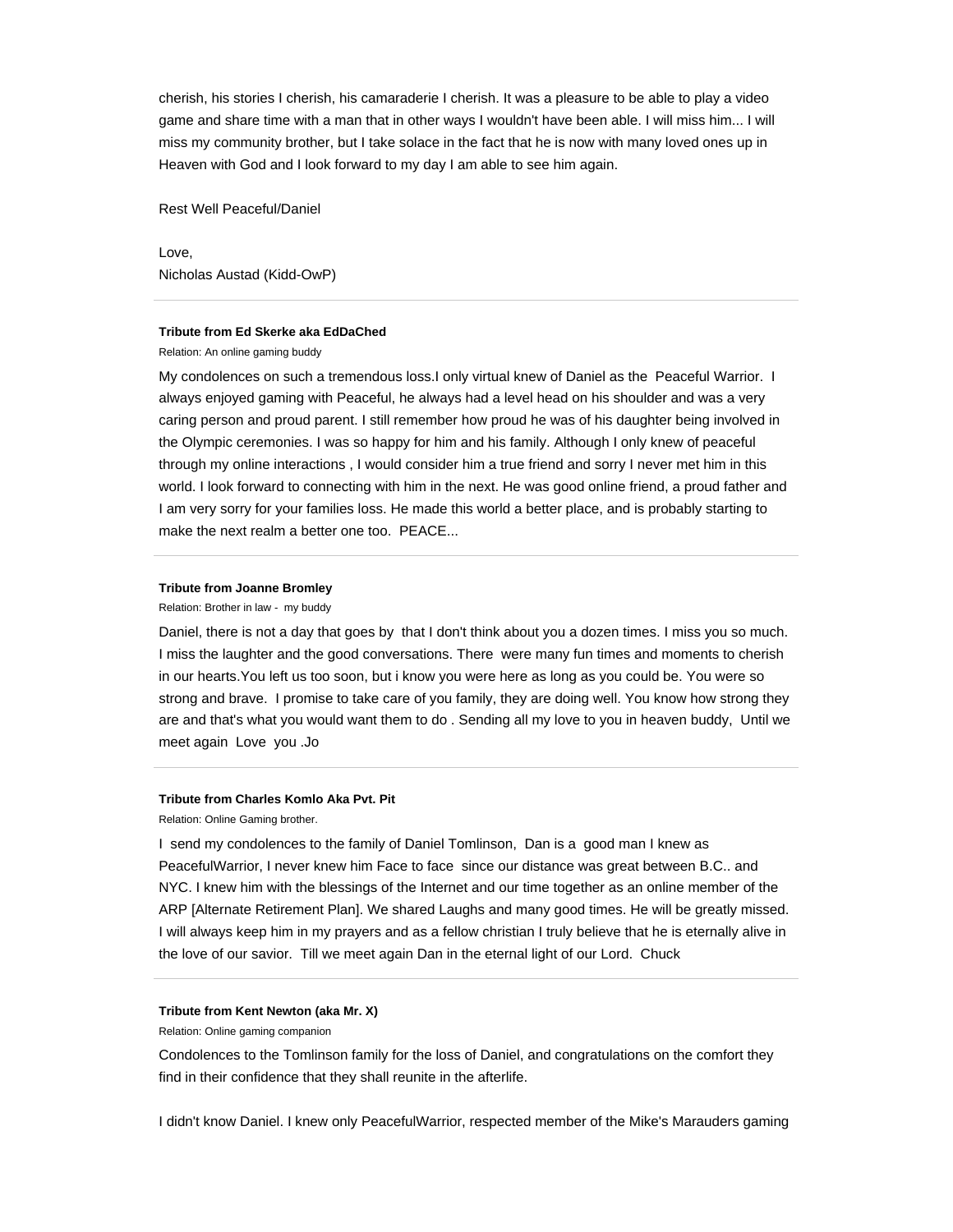community. Peaceful, as we called him, was a regular at Mike's. He had the qualities we sought: maturity, honesty. humor, warmth, respect, sportsmanship, and a good aim. Players without those traits didn't last long, but Peaceful remained in good standing until the community ended. I didn't stay in touch after Mike's folded, but I heard he found a new home of like-minded players and continued to display those qualities in an anonymous online world when so many players are childish and petty. I regret I never knew Daniel, the man behind Peaceful, who, no doubt, displayed those same qualities in life.

Having lost contact with Peaceful, I was unaware of his health issues until his son notified me, via Peaceful's gaming account, that he passed. I was shocked by the news, but pleased to hear Scot recount how much fun his father had playing and chatting with us and how his life had been blessed through our friendship. I am still being blessed by that friendship, even after all these years. I was struck by the poignancy of the final message I received when Scot signed off of Peaceful's game account: "-=ARP=-PeacefulWarrior (A) is now Offline."

Rest in peace, Daniel, and get ready for the next round.

## **Tribute from Sgt Cinder**

Relation: Online gaming

I never met Daniel in person but I had the honor and joy of getting to know him through online gaming, Day of Defeat to be precise.

Daniel, or as he was known to me, Peaceful Warrior, had the gift of making the people around him happier and kinder just by his presence in a game or a conversation.

I would often join an online game in progress just because I saw that Daniel was playing, knowing that the next hour or so would be filled with fun, humor, interesting conversation and camaraderie.

I hadn't "seen" Daniel in quite some time, as my online gaming time has been much reduced. I am sorrowful that we never got in just one more round of Day of Defeat or had one more conversation.

I am grateful to Daniel for his friendship over the years and happy to have had the time we did have. He turned many a boring or dire work day for me into a fun-filled and happy evening.

Rest in peace, my brother.

### **Tribute from Jessica Peterson (AKA Lady Tigress)**

Relation: Online Gaming

Peaceful was like an uncle to me. I called him uncle peaceful. Peaceful was a part of the family although we never met in real life. He was always a joy to play games with and just talk to. He was a great gaming buddy, family, and friend. He will be missed greatly. May he rest peacefully in God's Kingdom. God bless you all.

#### **Tribute from Colin Ng**

Relation: Customer at Main Electronics

Daniel is one of the kindest and most knowledgeable people I know.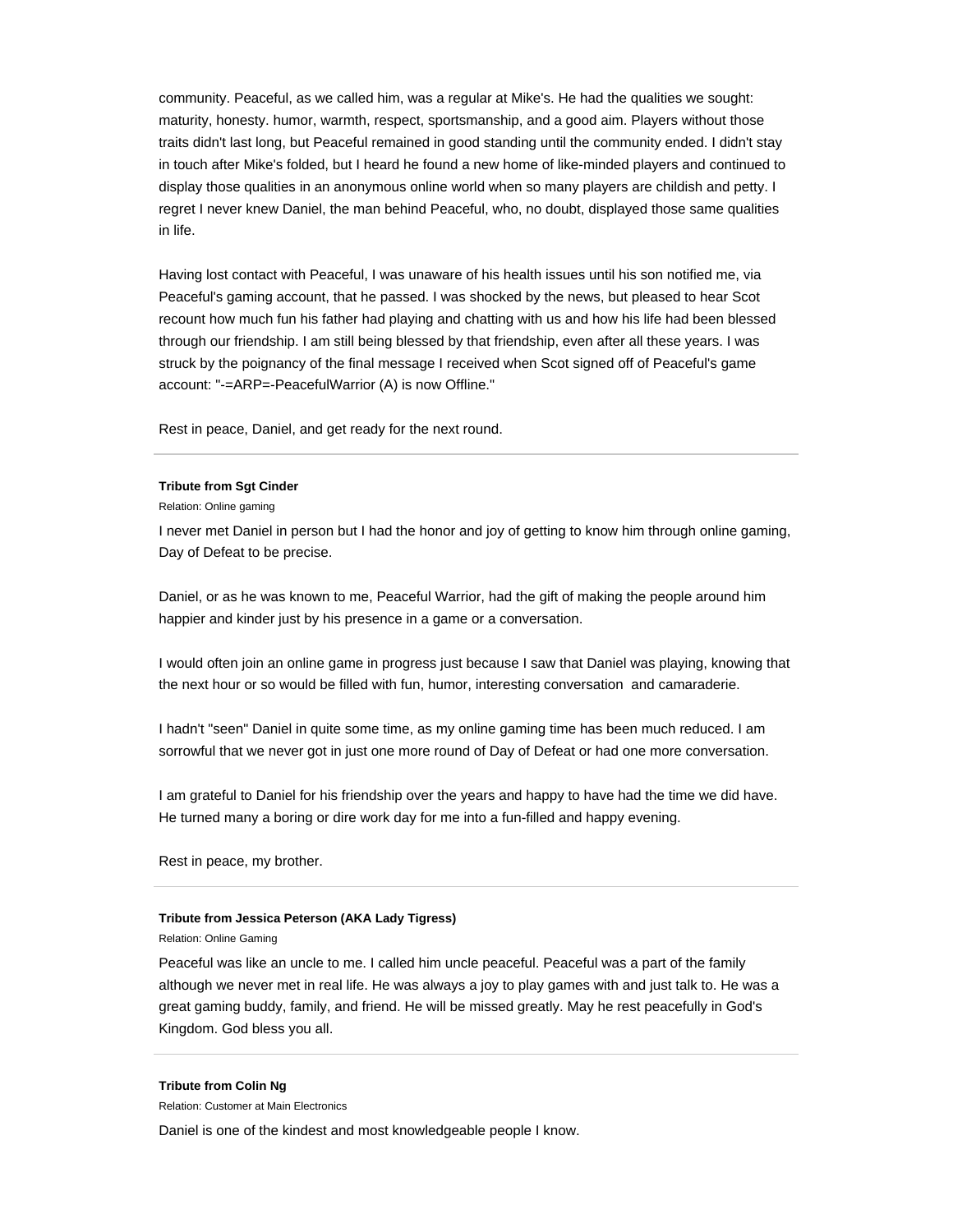I first noticed his kindness in how he took the time to educate me, be it on circuit design, component selection, or many other aspects of electronics. I'm one of countless customers who has built better, saved time and money, and reduced my impact on the environment because of his advice.

A small example of his kindness is the time I wanted my Cub Scout Pack to make LED Christmas Card for seniors. I quickly realized that flat lithium coin batteries were expensive! But Daniel helped me out, and as a result, we were able to complete the craft for a song, and for that, the Cubs (and the Seniors who received the cards) owe him our gratitude.

There are countless other examples of Daniel's kindness, encouragement, understanding, and humour. He really did uplift his community, and Daniel and family operated Main Electronics with an incredible amount of love. While Daniel and Philip will be greatly missed, their examples will go on to inspire many others.

Thank you Daniel for your brighter view on life, and your unsurpassed service to us and to your community!

Colin

#### **Tribute from Ralph white**

Relation: Long time friend Will miss the poker nights gars and fun with slamm Dancing singing and family get togethers The store of many parts The van with the magic wheel So much fun. nice i got to be your friend love Ralphxox

## **Tribute from kevin and janice duffy**

Relation: stave lake buddy our deepest sympathies for you (Denise) and family in the passing of Daniel. We will say our prayers for all of you. Cheers Daniel.

#### **Tribute from Cathy longstaff**

Relation: Fellow stave lake cabin owner

So very sorry for your loss

#### **Tribute from Tammy Brown-Mackay**

Relation: Neighbourhood

Danny, growing up on Beatrice street you always kept us laughing. You were so much fun, you had such a good outlook on life. It was hard to be sad around you because you would make us laugh. I can still remember the time you came up to my parents house on Christmas dressed as Santa, all the little kids were amazed that Santa came to see them. I enjoyed all the house parties. We will party it up again someday. Rest in peace.